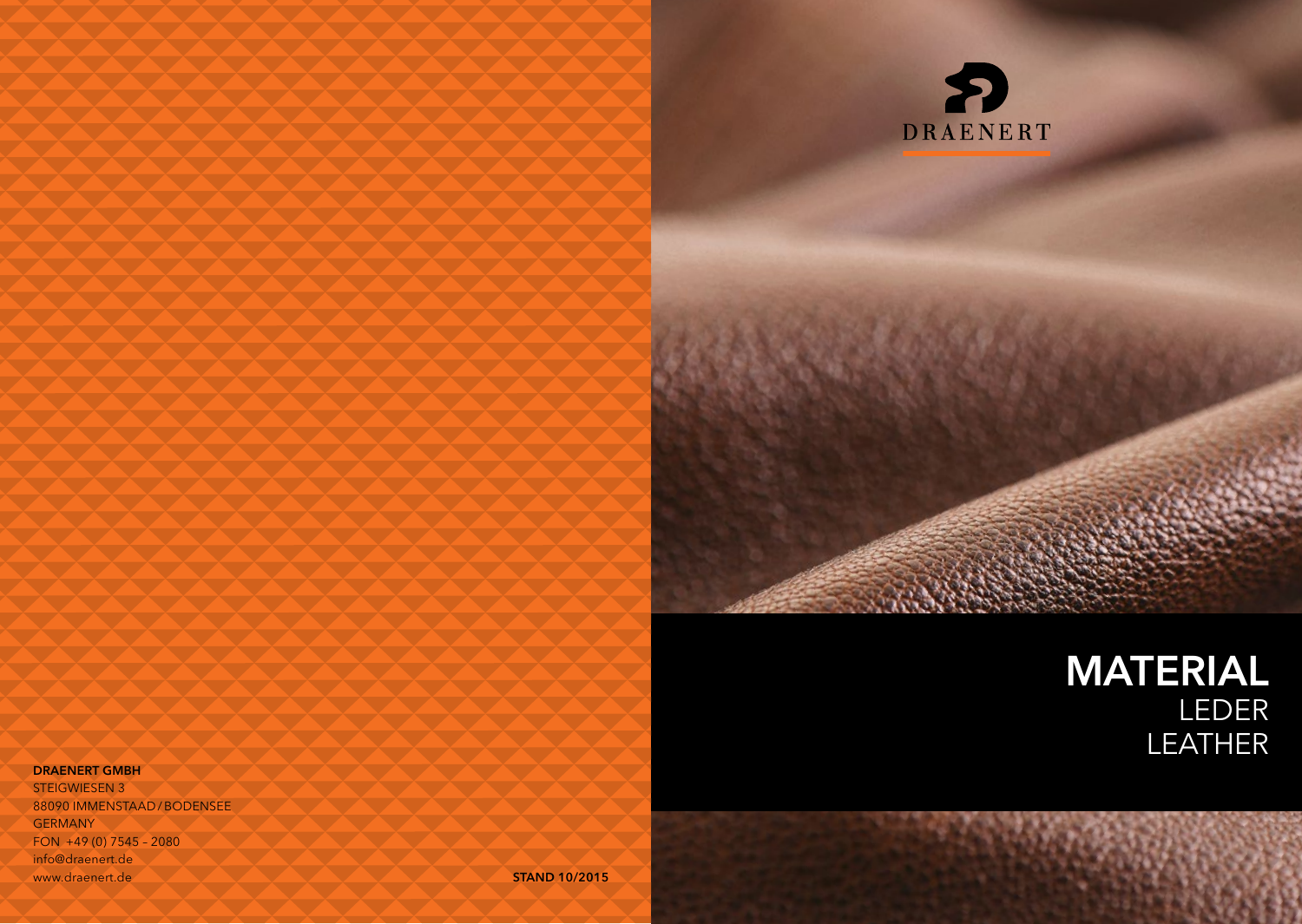

# DRAENERT EXPRESSION OF PERSONALITY

## TO OUR ESTEEMED CUSTOMERS,

We wish you much pleasure with your new seating furniture. You have purchased a piece of furniture, which has been manufactured in our workshops as far as possible in skilled workmanship. We put a lot of effort in balanced design and an accurate treatment of the very different materials.

In the field of classic natural materials, such as wool, cotton, silk or linen fabrics, leather takes-up an outstanding position for experienced upholstery experts. The typical charac teristics of skin and hide, from which leather is produced, remain unmistakable: These are characteristics like our own skin, such as tenderness, softness, warmth, elasticity, as well as robustness and toughness are signs of its nature and genuineness.

-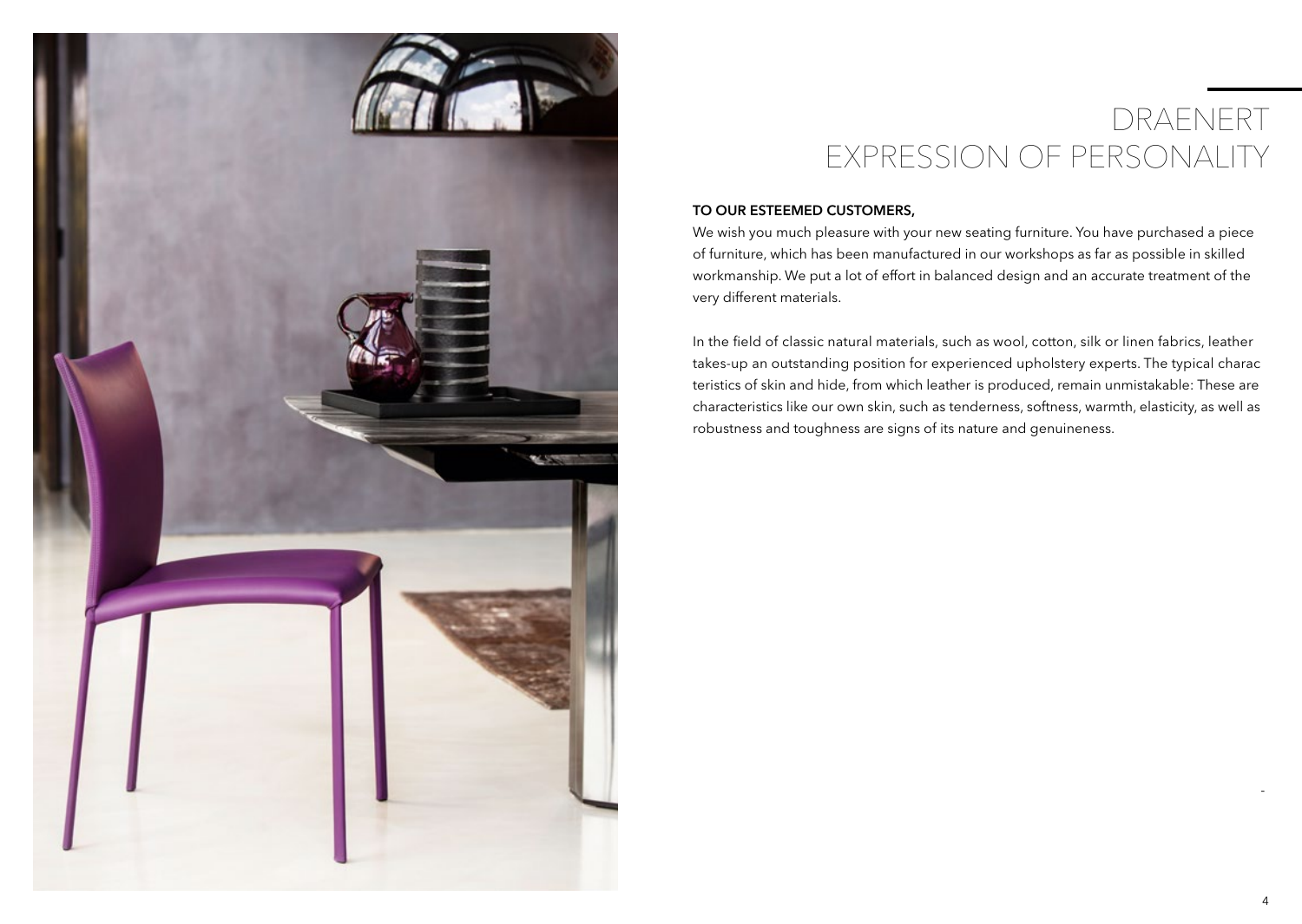

# 4 DIFFERENT LEATHER COLLECTIONS

# STANDARD LEATHER I (LEATHER COLLECTION)

Our standard leather (leather collection I) is a soft, tanned, top grain, fully coated nappa leather from South American and European cattle hides. These will be processed with their outer surface (hair side). It is fully dyed and is equipped with a colored surface coating, but which still leaves visible the natural characteristics, like fattening folds, insect bites and skin injuries. Due to this, it becomes extremely wear resisting and to a great extent insensitive to light. The colored top coating makes the leather easy to care.

#### ELMOSOFT® VII - LEATHER II

Elmosoft<sup>®</sup> (leather collection II) is a high quality leather collection of the company Elmo from Sweden. It is a very smooth, fully dyed and only lightly coated semi-aniline leather in a wide range of colors (at present 60 shades). This leather is as far as possible remained natural, which means that only very selected European cattle hides can be used. Despite the higher offcut, it shows the typical natural characteristics of a leather skin, like insect bites, fine scarred wounds and fattening folds as a sign of its genuineness. Semi-aniline leather requires diligent routine care.

### SELECT – LEATHER III

The DRAENERT Select-leather (leather collection III) is a completely natural, open-pore pure aniline-leather. It is fully dyed with aniline colors, but without any further color coating. This leather has a matt surface and offers a velvety soft touch. For this leather only very

selected European bull hides can be processed, because all injuries and characteristics of such an animal hide appear openly visible. Typical natural leather characteristics like insect bites, fine scarred wounds and fattening folds are visible.

CAUTION As this leather does not have any synthetic protection coating, it is susceptible to all kinds of soiling. Even water stains remain visible! All fluids penetrate the leather immediately and cause stains. As well the sunlight may fade-out the leather very quickly. Pure aniline leather cannot be cleaned with fluids or leather cleaning agents. The cleaning and care can only be done with a dry cloth, stains must be immediately dabbed off, before they can penetrate the leather.

This leather soon receives a typical patina, which underlines its naturalness, and the uniqueness and identity of each piece of furniture.

### CORE LEATHER

For this leather collection, thick cattle hides are cracked. The inner ply will be processed to split leather. As, due to its inner structure, it is less durable, as the grained outer surface, it will be treated with a special tanning and a very thick colored coating and so it becomes a very solid, robust smooth leather, but without the typical grain. Core leather is only slightly dyed. But due to its thick top coating it is hard-wearing and easy to care.

# CARE INSTRUCTIONS

- 1 I Do not expose leather to direct sunlight, as this would harm the color and the leather tends to dry out and partially to fade out quickly.
- 2 I Ensure that air humidity is not too low as dry leather tends to crack.
- 3 I Remove dust from the surface regularly with a damp soft cloth. Do not use micro fiber cloth. Its fine fibers may go into the leather pores or damage the cover.
- 4 I Dab off marks rather quickly with an absorbing cloth (Do not rub!).
- 5 I Do never treat leather with aggressive cleaning agents, solvents, wax or shoe polish.
- 6 I CAUTION of discoloration of textiles. Non colorfast fabrics like Jeans or belts may loose color with one contact with the chair cover. A lot of clothing manufacturers already point out this danger. Especially light or white leather colors are sensitive to such discolorations from textiles. BUT this is not a problem of the leather quality, but a problem of poor textile qualities. These color stains are very stubborn and because their often unclear chemical composition, hardly to remove from the leather.